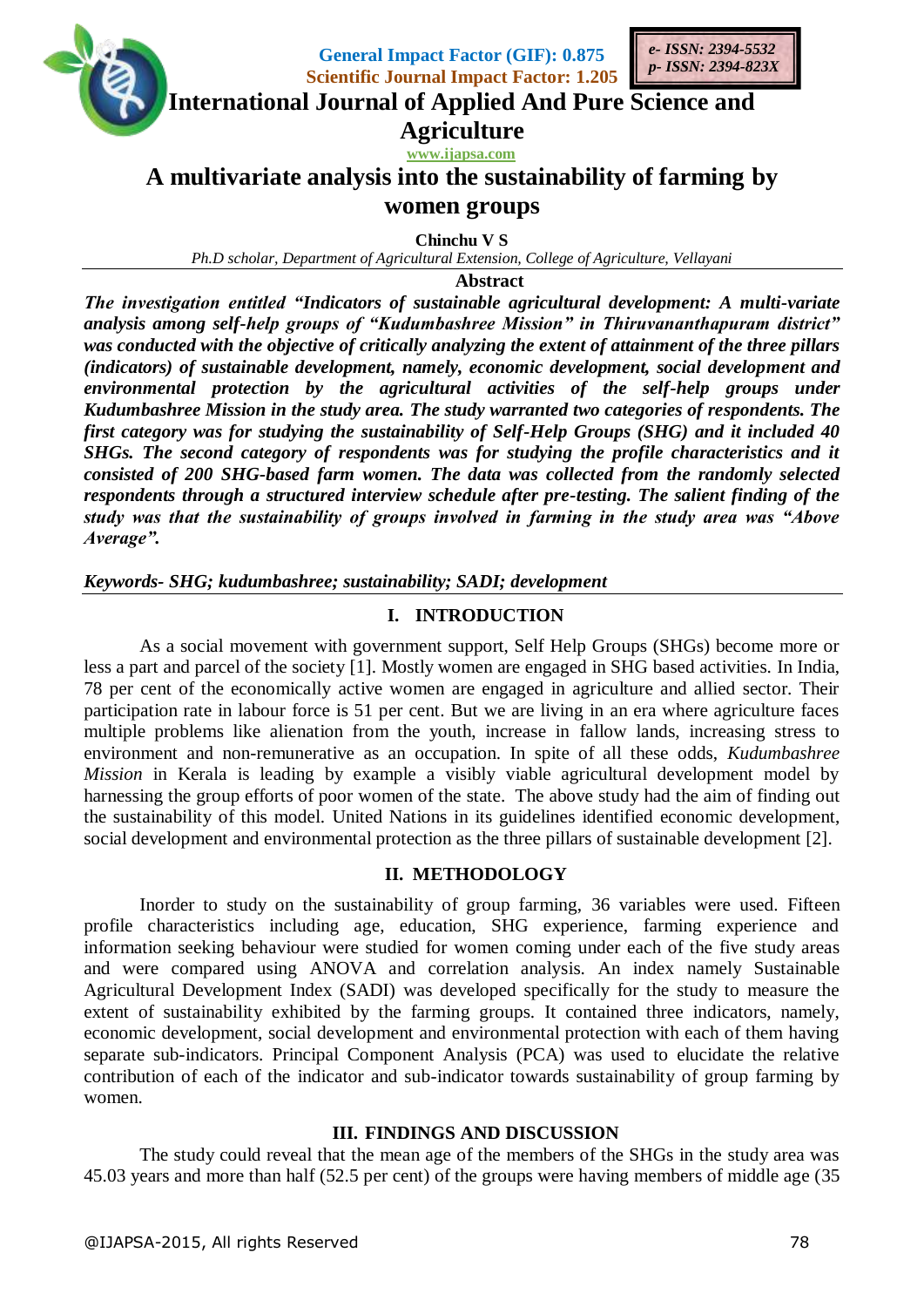### *International Journal of Applied and Pure Science and Agriculture (IJAPSA) Volume 01, Issue 8, [August - 2015] e-ISSN: 2394-5532, p-ISSN: 2394-823X*

to 45 years). The size of individual groups varied from four to six with a mean of 4.33. Three-fourth of the studied groups had only four members each. Of these groups, 12.5 per cent did not have even a single BPL member, while 20 per cent did not have any APL member. On social categorization, 72.5 per cent groups had atleast one 'General' member, 47.5 per cent had atleast one 'OBC' member but only 22.5 per cent had atleast one 'SC/ST' member.

Regarding the crops raised by the groups, banana was cultivated by all the groups. In addition, 47.5 per cent of the groups were cultivating vegetables and 45 per cent were cultivating other crops like tapioca, elephant foot yam, turmeric and ginger. Average farm size was found to be 190.56 cents. Seventy per cent of the groups had availed credit from formal institutions and the mean loan amount was found to be 1.41 lakh rupees. Ninety five percent of the groups employed external labour and it was mainly for initial land preparation.

The SADI value elucidated from the study was 0.70 which is definitely "Above Average". The Principal Component Analysis revealed that the first Eigen value of 2.08 accounted for 69.28 per cent of the variability (Table 1) with all the three indicators contributing almost equally to the sustainability of group farming with 'economic development' marginally ahead of the other two (Table 2).

| <b>Eigenvalue</b> | <b>Difference</b> | <b>Proportion</b> | <b>Cumulative</b> |
|-------------------|-------------------|-------------------|-------------------|
| 2.07836398        | 1.51481873        | 0.6928            | 0.6928            |
| 0.56354525        | 0.20545448        | 0.1878            | 0.8806            |
| 0.35809077        |                   | 0.1194            | 1.0000            |

*Table 1: Eigenvalues of the Correlation Matrix*

|                                 | Prin1    | Prin2      | Prin <sub>3</sub> |
|---------------------------------|----------|------------|-------------------|
| Economic Development            | 0.599568 | $-.338223$ | $-0.725344$       |
| Social development              | 0.593327 | $-.420388$ | 0.686467          |
| <b>Environmental Protection</b> | 0.537105 | 0.841950   | 0.051374          |

*Table 2: Eigenvectors Corresponding to the Table 1*

Coming to the sub-indicators of each of the three main indicators, it could be found out that 'BC ratio' affects 'economic development' the most, while 'team spirit' and 'group leadership' affects the 'social development' the most. Again, 'avoidance of chemical fertilizers' and 'avoidance of chemical pesticides' contributed to the maximum of 'environmental protection'.

On studying the profile characteristics of farm women, it was revealed that there was significant difference between age of women in the five CDSs with Kunnathukal being youngest among the five and Karakulam being the eldest. There were also significant differences between women in the five CDSs for the variables like farming experience, self confidence, scientific orientation, achievement motivation, economic motivation and risk orientation. But for SHG experience and innovativeness, the various CDSs did not exhibit any significant difference.

Correlation analysis of the 200 respondents revealed that as the age increased, SHG experience and farming experience were also increasing, while innovativeness showed a declining nature with the advancement of age. Farming experience was found to increase with SHG experience. The variables like self confidence, innovativeness, scientific orientation, achievement